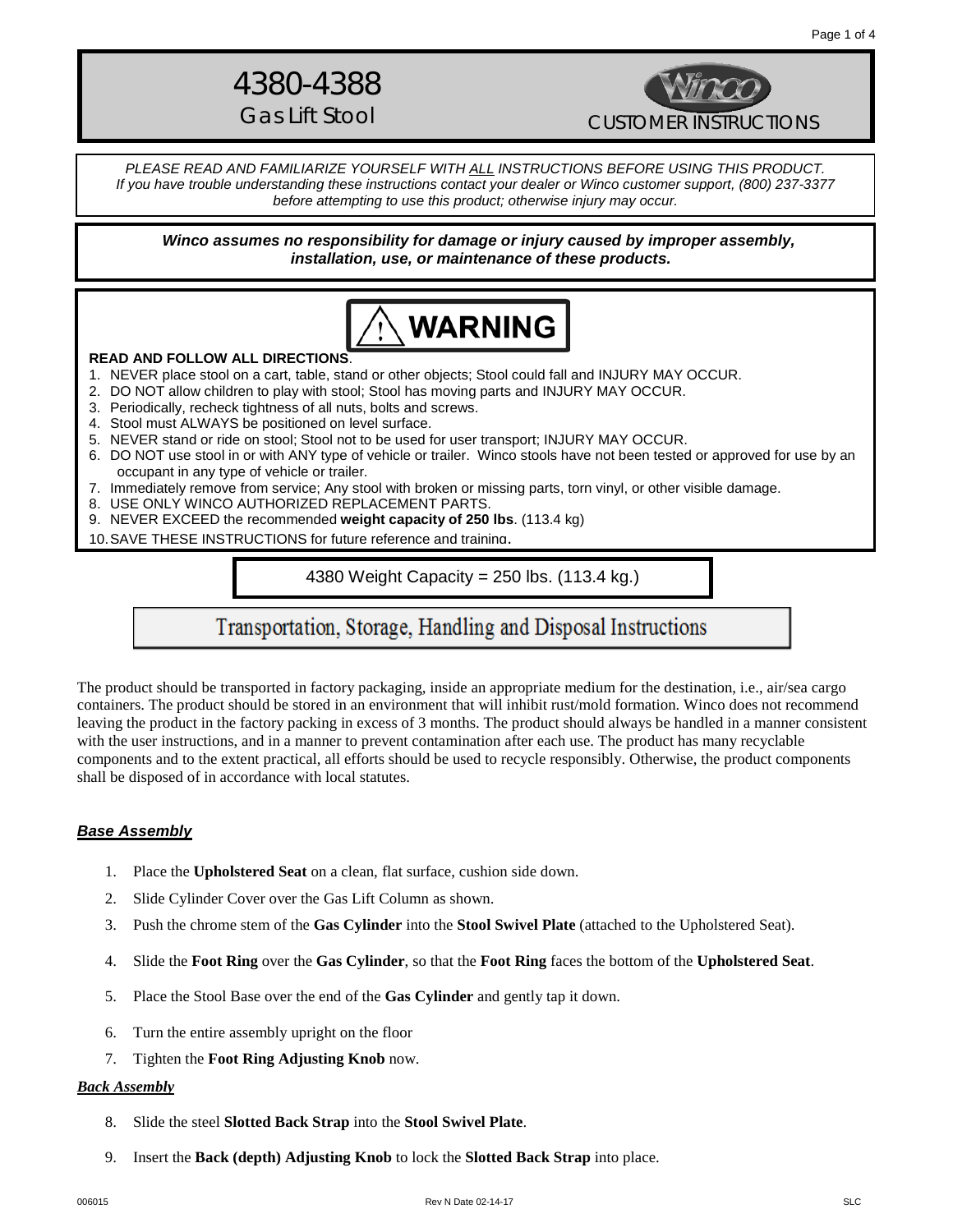#### *Operation of Gas Lift Stool*

- 10. The stool is now ready for use. To raise the stool seating height; lift **Release Handle** without weight on seat.
- 11. To lower stool seating height; Lift the **Release Handle** while sitting on the seat; Release the handle when desired height is reached. Approximate Range = 23 to 44 inches.
- 12. Position the **Upholstered Back** and **Foot Ring** into the desired positions using the **Adjusting Knobs**.

**Important -** To ensure proper operation of your Gas Lift Stool; periodically recheck tightness of all fasteners.

**Wrinkles in Vinyl –** Storage and shipping can cause wrinkles of the vinyl on your Winco stool. This is normal. Please allow 1-2 weeks at room temperature (approx. 70 degrees) to allow for vinyl to expand back to original appearance.



*Periodically recheck tightness of all fasteners, and never stand on the Upholstered Seat.*

*Visit our website www.wincomfg.com/product-documents/parts-lists for a complete parts list catalog of your chair or call Customer Service @ 1-800-237-3377 to request it by mail.*

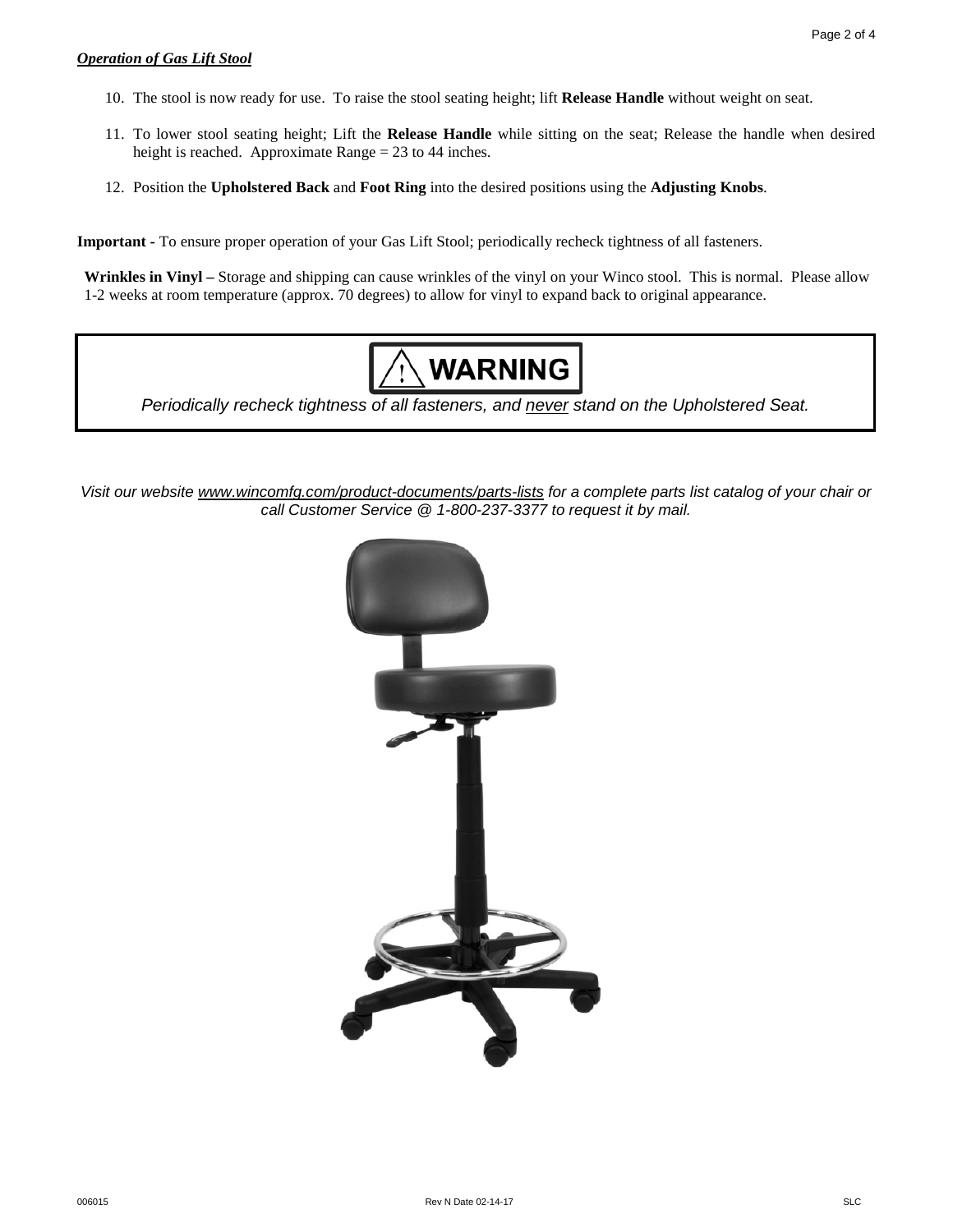#### **IMPORTANT NOTE:**

Your Winco stool may be equipped with High Resistance (HR) casters designed to reduce rolling movement. Standard casters roll freely and may move away from the occupant when leaving or entering the stool. The potential for unintended movement may be reduced with the use of HR casters; User should be attentive to the Stool position at all times.

The high resistance casters allow free stool movement when weighted or occupied, but resists unnecessary stool movement when unweighted or exiting the stool. (**NOTE:** *High resistance casters may not release and roll freely if you weigh less than 80 pounds.)*

These High Resistance Casters look just like standard casters and may not be easily distinguished from standard casters other than by loading and unloading them in a test.

If your Winco stool did not come with the HR Caster option, and you would like to add them, please contact Winco Mfg., LLC for pricing and assembly instructions. www.WincoMfg.com, Sales@wincomfg.com, (352) 854-2929

#### **GENERAL CARE & CLEANING:**

Periodically inspect tightness of all screws, bolts, and nuts.

Winco furnishings are built to provide durable reliable service when properly cared for. In general all of our products should be 1) Cleaned 2) Rinsed 3) Allowed to air dry. It is important to note that disinfecting a product is not the same as cleaning the product. Disinfectants alone will not provide adequate cleaning, they do not have grease or oil cutting properties to remove grime or hair and skin oils. Over time, the appearance and feel and performance of your upholstery may diminish if not cleaned properly

#### **CLEANING:**

Remove grime, hair and body oils; Your furnishings should be cleaned with mild soap & water solution and a damp cloth on a regular basis. Avoid harsh detergents that could damage the finish of your product. If the furnishing is disinfected with bleach, it MUST be wiped off using only clean water on a damp cloth and then be allowed to air dry. Failure to rinse with clean water can result in a build-up of residues over time that can damage your product.